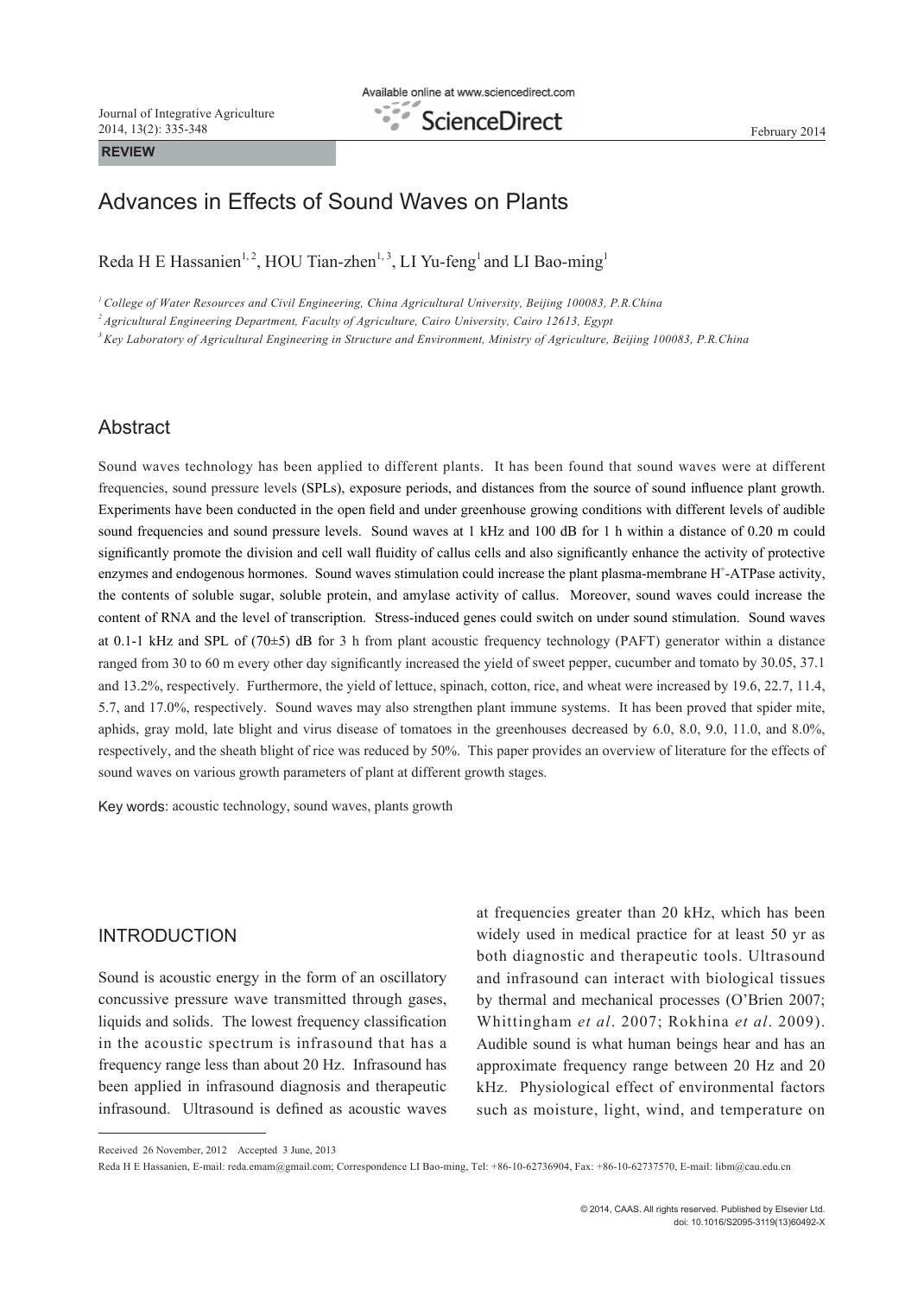plant stimulus and growth has been well understood. However, little information is available on the effects of audible sound on plants. Audible sound wave technology has recently been applied to plants at various physiological growth stages, e.g., seed germination, callus growth, endogenous hormones, mechanism of photosynthesis, and transcription of certain genes. The sound stimulation could enhance disease resistances and decrease requirements for chemical fertilizers and biocides (Zhang 2012). Plants can produce sound waves at relatively low frequencies of 50-120 Hz spontaneously. Moreover, plants might have a meridian system as in humans and other animals namely, internal frequency. Plants also can absorb and resonate to specific external sound frequencies (Hou *et al*. 1994a, b; Hou and Li 1997a, b). Sound waves can change the cell cycle (Wang *et al*. 1998). Sound waves vibrate the plant leaves and speed up the protoplasmic movement in the cells (Godbole 2013). It has been reported that acoustic biology has became increasingly popular and more attention has been paid to the effects of environmental stresses on the growth and development of plants. However, there is a lot of confusion and contradictions in this area. Some researchers broadcast different styles of music for plants such as rock and roll, jazz, classical, or light music, and extracted different results. Whereas, some other researchers are using different sound frequencies and sound pressure levels to treat plants (Hou and Mooneyham 1999a, b). On the other hand, the mechanisms of sound effect have not been revealed so far. It has also been indicated that some stress-induced genes might be switched on under sound stimulation and the level of transcription increased (Wang *et al*. 2003a). Sound frequency technology stimulates leaf stomata to open; thereby the plant will be able to increase its uptake of spray fertilizer and dew. Sound waves were found to be efficient at getting the herbicide into the plant. Mature weeds can be sprayed with 50% less herbicide and biocide if also treated with sound waves. Therefore, sound waves can decrease the requirements for chemical fertilizer and pesticide (Carlson 2013). Furthermore, the sound and light might interact; both sound energy and light energy could convert and store as chemical energy, which

enhances the photosynthesis system (Meng *et al*. 2012b). However, further experiments addressing this issue must be performed to confirm these results. This paper reviews the effects of sound waves on plants. Plants reviewed include medicinal plants, vegetables and field crops at different growth stages.

## EFFECTS OF SOUND WAVES ON SEED **GERMINATION**

Sound waves have been applied to okra and zucchini seeds by using natural sounds of birds and echoes. It was observed that natural sounds had a higher statistical significant effect on number of sprouted okra and zucchini seeds for the main condition and over exposure time (*P*<0.002) (Creath and Schwartz 2004). Rideau wheat seeds and seedlings exposed to different signal frequencies. The treatment at a sound frequency of 5 kHz and sound pressure level SPL of 92 dB stimulated tiller growth coupled with an increase in plant dry weight and number of roots (Weinberger and Measures 1979). In contrast, Wang *et al*. (2003) investigated the biological effect of sound waves on paddy rice seeds. Results revealed that the germination index, height of stem, relative increase rate of fresh weight (*P*<0.01), activity of root system, and the penetrability of cell membrane (*P*<0.05) were significantly increased at sound frequency of 0.4 kHz and SPL of 106 dB. When the sound wave stimulation exceeded 4 kHz or 111 dB, it inhibits the growth of paddy rice seeds. Therefore, sound waves could greatly change the cell cycle of paddy rice cells and speed up its reproduction rate. Sound wave also transfers energy into the cell and drives the sytoplasmic streaming. Sound wave may affect the membrane materials to change the biological function of membrane and enhance cell metabolism. Cell membrane is very sensitive to environmental stimulation and its penetrability influences the plants resistance against harmful materials in a poor environments. Recent evidence illustrated that the young root tips of *Zea mays* were clearly bending towards a continuous sound source and the high bending percentage was measured between 0.2 and 0.3 kHz (Gagliano *et al*. 2012) as shown in Fig. 1.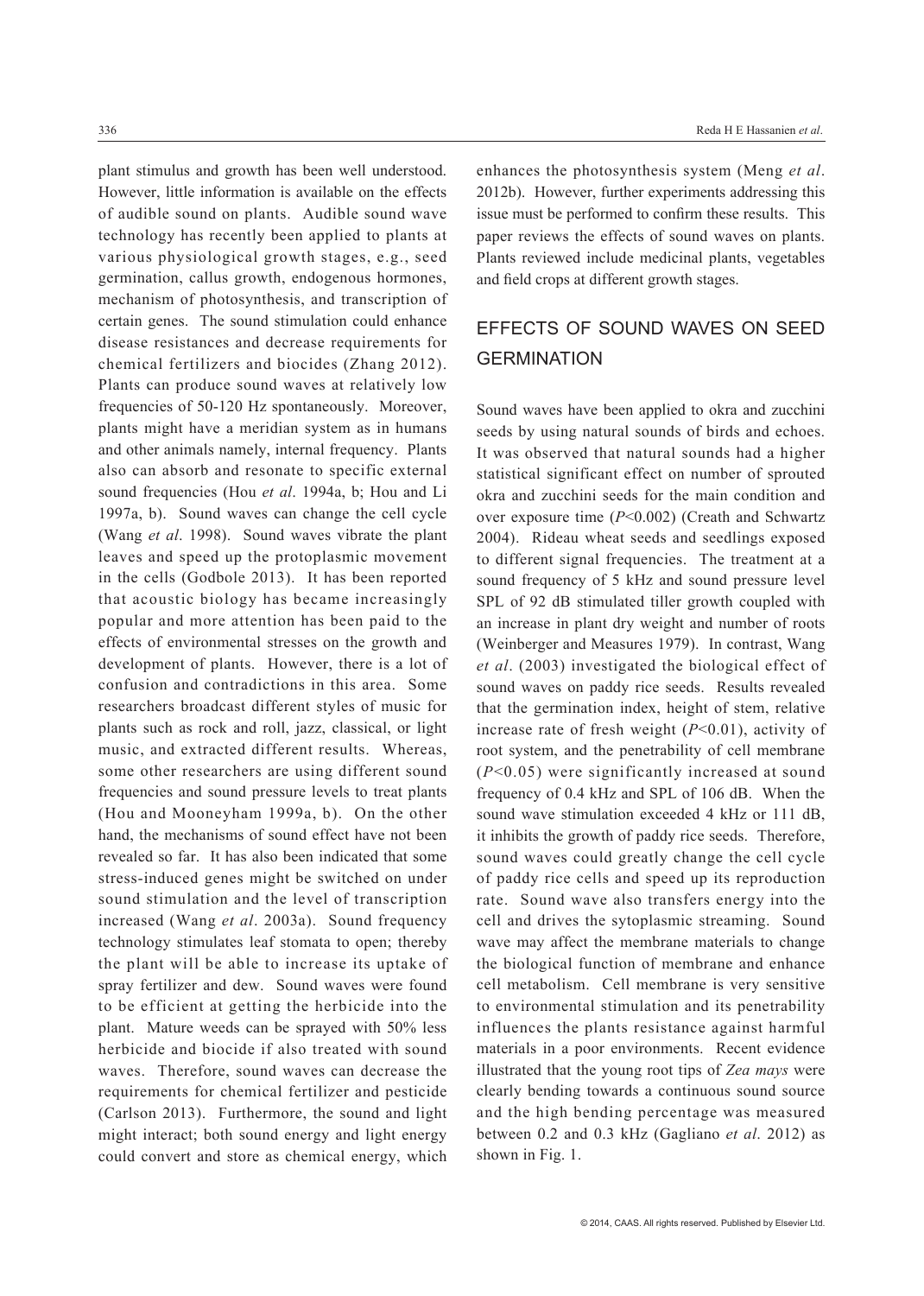

**Fig. 1** Behavioural response of young roots of *Zea mays* to a continuous 220 Hz sound coming from left field (white arrow). Root tip clearly bend towards sound source (Gagliano *et al*. 2012).

# EFFECTS OF SOUND WAVES ON CALLUS OF MEDICINAL PLANTS

Sound wave stimulation has been applied to certain kinds of medicinal plants in tissue culture especially

|  |  | <b>Table 1</b> Effects of sound waves on the medicinal plants callus |  |  |  |  |
|--|--|----------------------------------------------------------------------|--|--|--|--|
|--|--|----------------------------------------------------------------------|--|--|--|--|

on the growth of callus for the last decade in China as shown in Table 1.

#### *Actinidia chinensis* callus

*Actinidia chinensis* (kiwi) is a fruit that has been extensively used in recent decades as a medicinal plant. It is rich in vitamin C, vitamin E and sugars (Arts *et al*. 2000). Sound waves have dual effects on the root development of *Actinidia chinensis* plantlets with a significant differences (*P*<0.05). Sound waves stimulation increased the root activity, total length and number of roots whereas, the permeability of cell membranes decreased (Yang *et al*. 2004). Furthermore, it was found that adenosine tri-phosphate (ATP) significantly increased at SPL of 100 dB and sound frequency of 1 kHz. ATP is a high-energy molecule used for energy storage by organisms. The increase of ATP content indicates that the anabolism was strengthened in cells. The content of soluble proteins and the activity of SOD

| Physiological and biochemical indexes of plants                                                                                   | Optimal sound frequency (kHz), SPL (dB)<br>and exposure period                                                          | References                                 |  |
|-----------------------------------------------------------------------------------------------------------------------------------|-------------------------------------------------------------------------------------------------------------------------|--------------------------------------------|--|
| Actinidia chinensis callus                                                                                                        |                                                                                                                         |                                            |  |
| ATP content, the content of soluble protein                                                                                       | Twice a day, each time 30 min for 20 d at SF of 1 kHz,                                                                  | Yang et al. (2002,                         |  |
| Activity of SOD and activity of indole-3-acetic acid (IAA) oxidase                                                                | SPL of 100 dB and at a distance of 0.2 m                                                                                | 2003, 2004)                                |  |
| Penetrability of cell membrane and cell wall calcium and growth rate                                                              | Twice a day each time 30 min for 13 d at SF of 0.8 kHz,<br>SPL of 100 dB and at a distance of 0.2 m                     | Wang et al. (2002a)                        |  |
| Chrysanthemum callus                                                                                                              |                                                                                                                         |                                            |  |
| The growth of roots, contents of soluble sugar, protein, and amylase activity                                                     | Daily 60 min for 9 days at SF of 1 kHz, SPL of 100 dB<br>and at a distance of 0.2 m                                     | Jia et al. (2003a)                         |  |
| The activity of SOD, content of soluble protein, the absorption rate of calcium and<br>indole-3-acetic acid (IAA) oxidase         | Twice a day, each time 30 min for 10 d at SF of 0.8 kHz, Liu et al. (2002)<br>SPL of 100 dB and at a distance of 0.2 m  |                                            |  |
| The microstructure of plasmalemma for roots and fluidity of lipid                                                                 | Daily 60 min for 9 d at SF of 1 kHz, SPL of 100 dB and<br>at a distance of 0.2 m                                        | Jia et al. (2003b)                         |  |
| The activity of roots and the content of soluble protein                                                                          | Daily 60 min for 9 d at SF of 1 kHz, SPL of 100 dB and<br>at a distance of 0.2 m                                        | Jia et al. (2003c)                         |  |
| The activities of SOD, POD, CAT, and the POD isoenzymes                                                                           | Twice a day, each time 30 min for 9 d at SF of 1 kHz,<br>SPL of 100 dB and at a distance of 0.2 m                       | Wang et al. (2003a)                        |  |
| PMH <sup>+</sup> -ATPase activity, the activity of roots, the content of soluble protein<br>and the permeability of $K^+$ channel | Twice a day, each time 30 min for 15 d at SF of 1 kHz,<br>SPL of 100 dB and at a distance of 0.2 m                      | Wang et al. (2002b)<br>Zhao et al. (2002a) |  |
| The gene expression, POD isoenzymes and the content of RNA and DNA                                                                | Daily 60 min for 9 d at SF of 1 kHz, SPL of 100 dB and<br>at a distance of 0.2 m                                        | Shao et al. (2008)                         |  |
| Indole-3-acetic acid (IAA) and abscisic acid (ABA)                                                                                | Twice a day, each time 30 min for 10 d at SF of 1.4 kHz, Wang et al. (2004)<br>SPL of 95 dB and at a distance of 0.2 m  |                                            |  |
| Indole-3-acetic acid (IAA) and abscisic acid (ABA)                                                                                | Twice a day, each time 30 min for 10 d at SF of 0.8 kHz, Wang et al. (2001)<br>SPL of 100 dB and at a distance of 0.2 m |                                            |  |
| Callus cells of Chrysanthemum                                                                                                     | Twice a day, 30 min each time for 10 d at SF of 0.8 kHz, Liu et al. (2001)<br>SPL of 100 dB and at a distance of 0.2 m  |                                            |  |
| Callus cells protein kinase and the PMH <sup>+</sup> -ATPase activity                                                             | Daily 60 min for 3 d at SF of 1 kHz, SPL of 100 dB and Zhao et al. (2002b)<br>at a distance of 0.2 m                    |                                            |  |
| Dendrobium candidum                                                                                                               |                                                                                                                         |                                            |  |
| The activity of SOD, CAT, POD, and ascorbate peroxidase (APX)                                                                     | Daily 60 min for 9 d at SF of 1 kHz, SPL of 100 dB and Li et al. (2008)<br>at a distance of 0.2 m                       |                                            |  |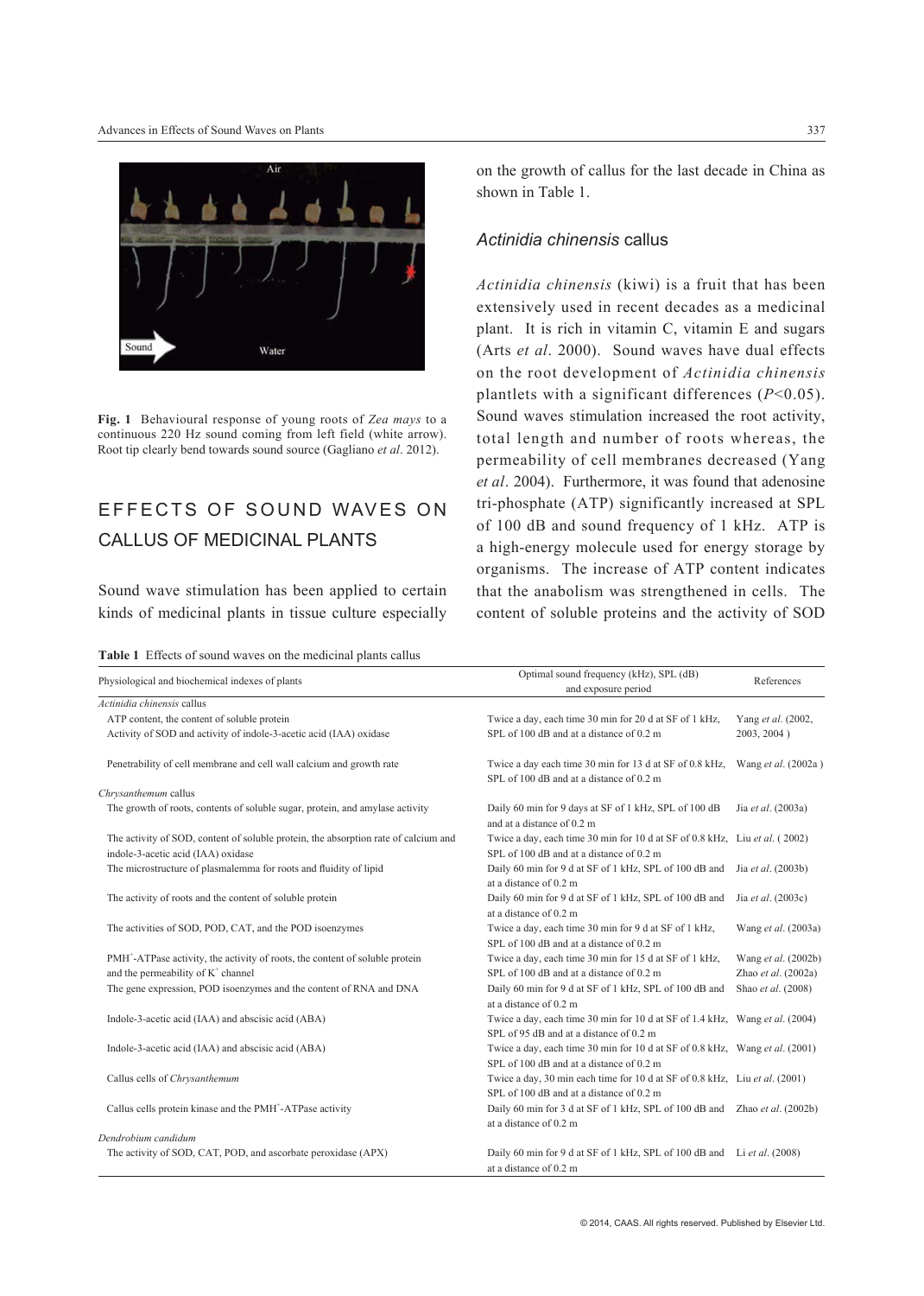increased at 1 kHz and 100 dB. However, those indexes decreased when sound waves stimulation exceed 1 kHz and 100 dB (Yang *et al*. 2002; Yang *et al*. 2003). Superoxide dismutases (SODs) are a class of enzymes that catalyze the dismutation of superoxide into oxygen and hydrogen peroxide. As such, they are an important antioxidant defense in nearly all cells exposed to oxygen (Raychqudhuri and Deng 2000; Hernandez and Almansa 2002). In higher plants, SODs act as antioxidants and protect cellular components from being oxidized by reactive oxygen species (ROS) (Alscher *et al*. 2002). Reactive oxygen species can form as a result of drought, injury, herbicides, pesticides, ozone, plant metabolic activity, nutrient deficiencies, photoinhibition, temperature above and below ground, toxic metals, and UV or gamma rays.

#### *Chrysanthemum* callus

The *Chrysanthemum* was cultivated in China for over 2 000 yr. It has been the national flower of Japan for several hundred years. In America, the *Chrysanthemum* has been hybridized extensively and the flower of *Chrysanthemum* has been used in oriental countries for hundreds of years and it has widely consumed as a medicinal herbal tea (Chen *et al*. 2007). Flos *Chrysanthemum* known in China as Juhua is an important traditional Chinese medicine (TCM) used for ''scattering cold", ''cleaning heat and toxin" and ''brightening eyes" (Chu *et al*. 2004). Wang *et al*. (2002a) studied the effects of cell wall calcium on the growth of *Chrysanthemum* callus under sound stimulation. There was a significant difference in growth rate between the treated and untreated groups (*P*<0.05). Thus, the sound stimulation could promote the division and growth of callus cells. Effects of sound stimulation on the metabolism of *Chrysanthemum* roots illustrated that the growth of roots accelerated under certain sound stimulation. The soluble sugar content, protein and amylase activity increased significantly by sound stimulation, but it had no obvious effect on the permeability of membranes (Jia *et al*. 2003c). Sugar is the main product of photosynthesis and the resource of energy for most physiological processes. The content of soluble

protein is close to the growth and division of plant tissue and the accumulating level of soluble protein, which reflects not only the state of necessary substance for division but also the content of enzyme and relative metabolism level. The increase of soluble sugar and protein illustrated that sound simulation accelerated the anabolism of *Chrysanthemum*. In addition, the increase of amylase activity showed an advancement of sugar decomposition, hence the catabolism changed highly after the sound stimulation. Liu *et al*. (2002) used a sound stimulation generator (SSG) to study the effects of sound field on the growth of *Chrysanthemum* callus by measuring SOD activity, the soluble proteins content, Indole-3-acetic acid (IAA) oxidase activity and the calcium absorption. The sound stimulation generator with sine waves consists of the power supply, amplifier, function generator and speaker. Sound pressure level and frequency have been adjusted by amplifier and function generator, respectively. The callus was put into a sterile room. The distance between the speaker and the callus was approximately 20 cm; a schematic diagram of the device is shown in Fig. 2. Sound waves stimulation can enhance or inhibit the growth of *Chrysanthemum* callus. The activity of superoxide dismutase (SOD), the content of soluble proteins and the absorption rate of calcium in callus were increased with the increase of SPL and frequency. However, these previous indexes were decreased when the SPL and frequency went beyond the limit of 100 dB and 0.8 kHz. The changing tendency of IAA oxidase activity was reversed compared to the above three indexes. The influence of sound waves on the microstructure of plasmalemma for *Chrysanthemum* roots illustrated that the sound stimulation enhanced the fluidity of lipids and sound could also influence the secondary structure of protein not only in cell wall but also in plasmalemma. Sound waves decreased the phase transition temperature. Thus, the decrease of thermodynamic phase transition illustrates the enhancement of the fluidity of the cell wall and membrane, which also enhances the cells to grow and divide faster and easily. The enhancement of cell wall fluidity is one of the mechanisms of the promotion in plant growth by sound waves. Moreover, the electric potential of cell membranes could be changed by the sound field stimulation.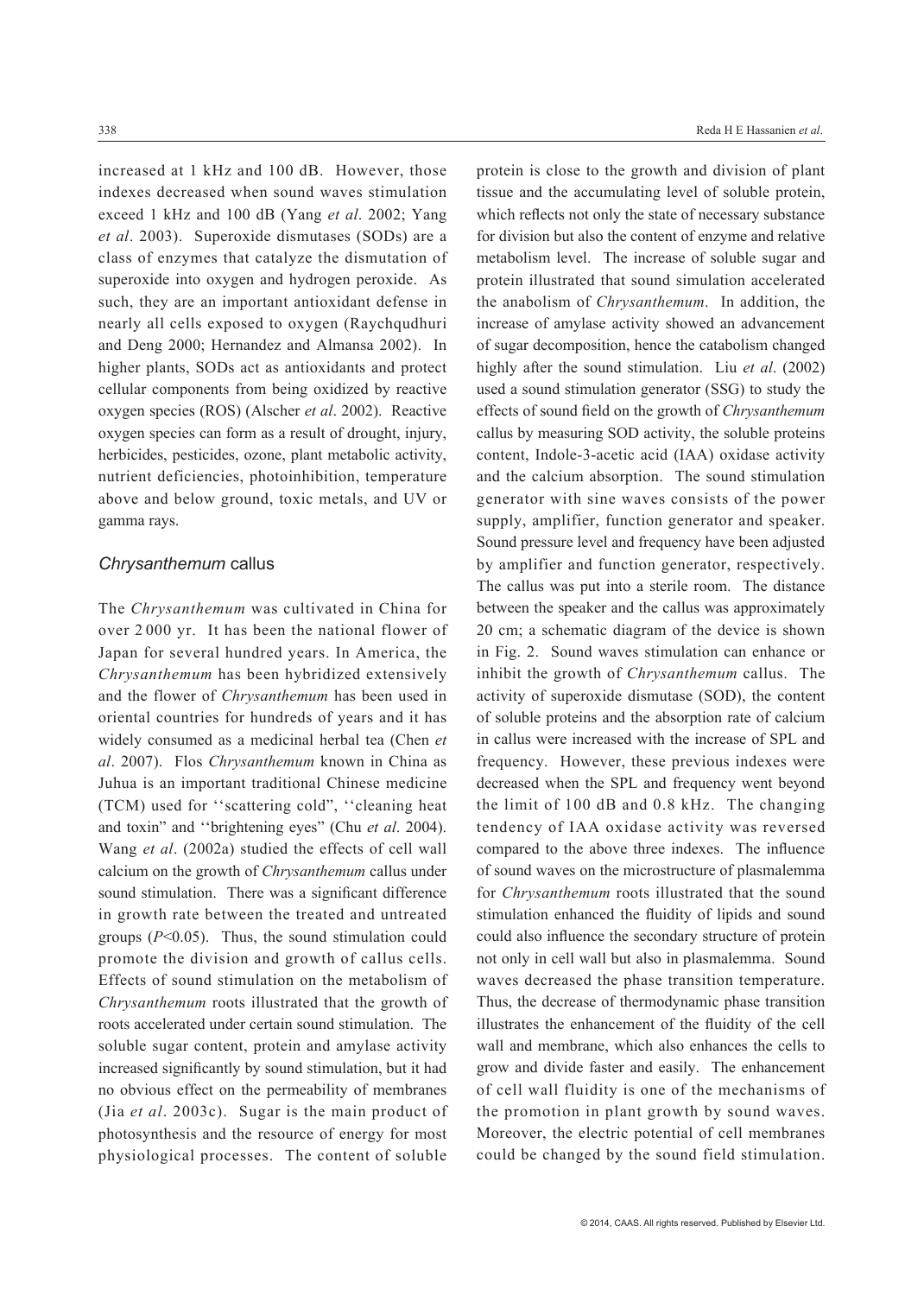

**Fig. 2** Schematic diagram of the sound stimulation generator (Liu *et al*. 2002).

Plasmalemma exists in the outermost part of cells, consisting of membrane lipid and protein. It is the most sensitive and important part for sensing the environmental factors and many substances related to signal transduction exist in plasmalemma (Sun *et al*. 1999; Jia *et al*. 2003a).

Sound waves could greatly change the cell cycle of *Chrysanthemums*. The number of cells in  $G_0/G_1$ decreased while it increased in the S-phase. This indicates that the sound waves accelerated the growth of *Chrysanthemum*s (Wang *et al*. 2003b). The growth in plants is defined as the total of cell proliferation in the meristems and the subsequent elongation of cells. Moreover, cell proliferation is usually realized by the process of cell cycle. In normal cells, the cell division cycle is highly regulated and consists of four easily recognized phases:  $G_1$ -phase (preparation for DNA replication), S-phase (DNA replication),  $G<sub>2</sub>$ phase (preparation for mitosis), and M-phase (mitosis). S-phase (synthesis phase) is the part of the cell cycle in which DNA is replicated, occurring between  $G_1$  and  $G<sub>2</sub>$  phases. Precise and accurate DNA replication is necessary to prevent genetic abnormalities which often lead to cell death or disease (Depamphilis 2003). Exposing *Chrysanthemum* seedlings (*Gerbera jamesonii)* to sound waves elucidated that the activity of roots and the content of soluble protein increased greatly and the PMH<sup>+</sup>-ATPase was sensitive to  $Ca^{2+}$  under sound wave stimulation. It was found that the PMH<sup>+</sup>-ATPase could respond to many environmental factors and then regulate the growth and development. In addition, the phosphorylation/dephosphorylation process probably regulates the activity of plasmalemma  $H^+$ -ATPase under sound stimulation. Meanwhile, it was observed that the activities of protective enzymes and

POD isoenzymes increased (Jia *et al*. 2003b; Wang  $2003c$ ). Plant plasma membrane H<sup>+</sup>-ATPases are the primary pumps responsible for the establishment of cellular membrane potential in plants and H<sup>+</sup>-ATPase is a major enzyme protein of the plant plasma membrane (PM). PMH<sup>+</sup>-ATPase is a kind of glycoprotein across membranes, and it can play an important role in the processes of growth and development of plants. H+ -ATPases uses energy from ATP hydrolysis to pump protons from the cytosol to the extracellular space **(**Elmore and Coaker 2011). The activities of superoxide dismutase (SOD), peroxidase (POD), catalase (CAT), and the POD isoenzymes are called protective enzymes or antioxidative defense system against free radicals. The free radicals super oxide radicals  $O_2^{\pm}$  and hydroxy radicals OH have strong oxidation and can destroy many function molecules in plants. Stimulated *Chrysanthemum* calluses by sound waves illustrated that PMH<sup>+</sup> -ATPase activity of *Chrysanthemum* callus increased apparently and probably Calmodulin-dependent phosphorylation enhances PMH<sup>+</sup>-ATPase activity. Whereas, the effects of sound stimulation on the permeability of K<sup>+</sup> channel of *Chrysanthemum* callus plasma indicated that the opening frequency of the  $K^+$  channel for the stressed group was 50% higher than that of the control group. There was an obvious difference between them  $(P<0.001)$  and also the K<sup>+</sup> channel had a close relation with the growth of callus with sound stimulation (Wang *et al*. 2002b; Zhao *et al*. 2002a). Sound wave had no obvious influence on the content of DNA but accelerated the synthesis of RNA and soluble protein. Moreover, some stress-induced genes might be switched on under sound stimulation and the level of transcription increased (Shao *et al*. 2008). The induction effect of sound wave on the dynamic change of endogenous indole-3-acetic acid (IAA) and abscisic acid (ABA) *in vitro* during the differentiation process of *Chrysanthemum* synchronized mature callus has shown that the treated group at a sound frequency (SF) of 1.4 kHz and SPL of 95 dB had significantly (*P<*0.05) higher IAA levels and lower ABA than that of the control. Subsequently the activation of endogenous IAA and inhibition of ABA are favorable for the callus development and differentiation of mature callus. Sound waves increase capacity of IAA metabolism and inhibit the ABA metabolism in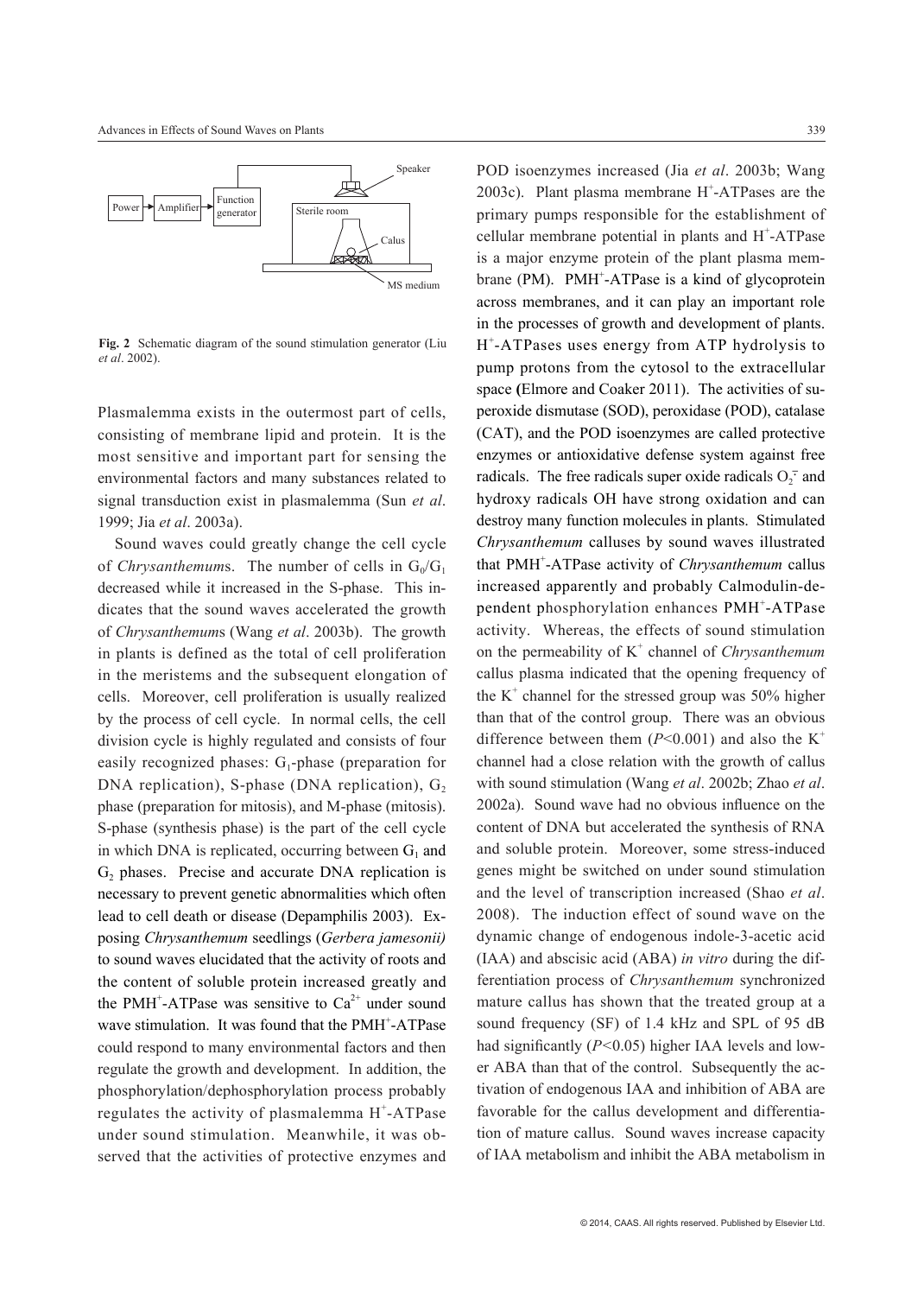the mature callus. Therefore, the higher ratio of IAA/ ABA in the treated callus implied that a specific gene expression system was associated with endogenous hormone, which was regulated by some signals generated by sound waves stimulation (Wang *et al*. 2004). ABA is a plant hormone, defined as a stress hormone because of its rapid accumulation in response to stresses (Zhang *et al*. 2006; Lovelli *et al*. 2012). IAA is the most important auxin, predominantly produced in cells of the apex and very young leaves of plants. IAA can induce cell elongation and cell division which subsequently affects plant growth and development (Cutler *et al*. 2010; Wilkinson *et al*. 2010). Wang *et al*. (2001) reported that alternative stress of sound waves could change the cell membrane deformability. Moreover, the sound frequency improves the cell membrane deformability. This indicates that cells would change under external force, which made that cells have stronger resistance to the new environment. The effects of alternative stress on Ca<sup>2+</sup> distribution in *Chrysanthemum* callus cells and the changes of  $Ca<sup>2+</sup>$  distribution in subcellular structures were observed by electron microscopy (EM). There were distinct differences between control and treated groups by sound waves. In the control group cells,  $Ca^{2+}$  was concentrated in the vacuole and it was less in other organelles. While in the treated group,  $Ca^{2+}$  was concentrated in the vacuole membrane with a linear pattern. Thus, less  $Ca^{2+}$  was in the vacuoles and increased notably in cytoplasm, inner lateral of the vacuole membranes and nucleus field. It was also reported that sound stimulation could accelerate the combination of  $Ca^{2+}$  and vacuole membrane and the alternative stress could affect the opening and closing  $Ca^{2+}$  channel, which causes ion concentration changes on both sides of the membrane and the membrane potential leading the growth of plant tissues.  $Ca<sup>2+</sup>$  calcium ions not only play an important role as a second messenger in plant growth and development but also in the response and adaptation of plants to the various environmental stresses. Different distribution of  $Ca^{2+}$  can cause different signal transduction in plants (Liu *et al*. 2001). The effect of sound waves on the PMH<sup>+</sup> -ATPase activity of *Chrysanthemum* callus showed that the PMH<sup>+</sup>-ATPase activity and its phosphorylation profoundly increased. However, a protein kinase inhibitor can effectively inhibit this effect. The

calcium-dependent protein kinase takes part in the effect of sound stimulation on the PMH<sup>+</sup>-ATPase activity of *Chrysanthemum* callus. The Ca<sup>2+</sup>-dependent protein kinase can transduce the sound signal to the H<sup>+</sup>-ATPase in the plasma membrane. Then, it changes its activity and illustrates the response of cells to the sound stimulation (Zhao *et al*. 2002b). Calcium ion keeps the cell wall membrane and membrane binding protein stable; participates in the regulation of homeostasis and growth (Bush 1995).

#### *Dendrobium candidum* Wall. ex Lindl

*Dendrobium candidum* Wall. ex Lindl, known as Shihu, is a precious herbal plant in Chinese traditional medicine (Bao *et al*. 2001). It has been used in Chinese medicine therapy because it possesses the functions of clearing heat, benefiting the eyes and its immunomodulatory effects (Wang *et al*. 2011). The aerial parts of *Dendrobium* plants including *D*. *candidum* are often collected, cut into pieces, and then dried for medicinal usages (Zha *et al*. 2009). The effect of sound waves stress on *Dendrobium candidum* Wall. ex Lindl has shown that the activities of antioxidative enzymes were enhanced in different organs of *D*. *candidum*, as leaves, stems and roots. The different organs of *D*. *candidum* might produce accumulations of active oxygen species (AOS) under initial treatment of sound wave stress (Li *et al*. 2008). It was clear that later AOS might start to reduce due to the enhancement of antioxidant enzymes activities after sound waves treatments. The increased regulation of these enzyme activities would help to reduce the buildup of AOS and protect plant cells from oxidative damage. Active oxygen species have dual actions during plant stress responses (Dat *et al*. 2000) and proposed as a central component of plant adaptation to both biotic and abiotic stresses (Kim *et al*. 1998).

# EFFECT OF PLANT ACOUSTIC FREQUENCY TECHNOLOGY (PAFT) ON **VEGETABLES**

The plant acoustic frequency technology (PAFT) generator manufactured by the Qingdao Physical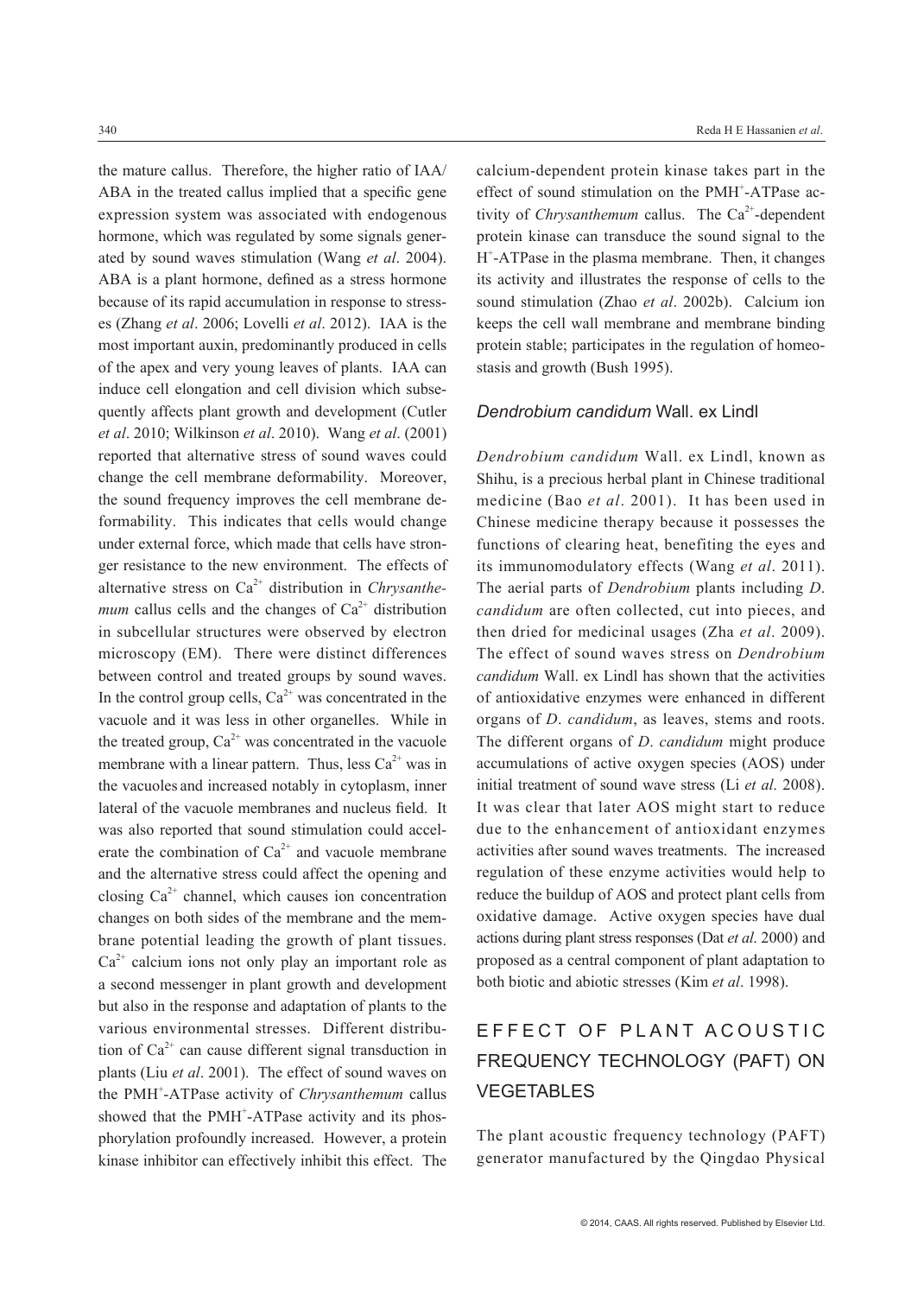**Table 2** Operation method of plant acoustic frequency technology generator

| Operating condition                              | Wave band      |
|--------------------------------------------------|----------------|
| Air temperature 10-20°C                          |                |
| Irrigation and air temperature $10-25^{\circ}$ C | $\mathfrak{D}$ |
| Air temperature $20-25^{\circ}$ C                | 3              |
| Air temperature 25-28°C                          | 4              |
| Air temperature 28-30°C                          | 5              |
| Irrigation and air temperature 25-30°C           | 6              |
| Irrigation and air temperature 30-35°C           | 7              |
| Air temperature $35-40^{\circ}$ C                | 8              |

Agricultural Engineering Research Center in China, has eight variable frequency levels from 0.06 to 2 kHz and sound pressure levels (SPLs) from 50 to 120 dB for a distance about 50-100 m. PAFT produces an intermittent pulse of sound waves frequencies. As shown in Table 2, the wave band can be adjusted according to the plant meridian system, air temperature and relative humidity. The new generation of PAFT generator uses solar energy to operate and the control system for the sound generator uses a remote control. The effective coverage area for the PAFT ranges from 2 500 to 15000 m<sup>2</sup>

The effect of PAFT generator on plant characteristics and the changes of chlorophyll fluorescence of cucumbers and strawberries were studied and showed that the numbers of flowers and fruits, as well as the content of chlorophyll, the net photosynthetic rate, the photochemical efficiency of PS II  $(F_v/F_m)$  and non-photochemical quenching were significantly (*P*<0.05) increased after 42 d of treatments in greenhouses. The sound pressure level was monitored with a precision sound pressure level meter. Therefore, the acoustic frequency treatment could improve the activity of PS II reaction centers; enhance the electron transport and the photochemical efficiency of PS II (Fan *et al*. 2010; Zhou *et al*. 2010; Meng *et al*. 2011, 2012a). Moreover, the acoustic frequency significantly stimulated the producing of endogenous hormones, such as, IAA, GA and ZR and also increased its contents in six kinds of vegetables including cucumber, tomato, muskmelon, cowpea, and eggplant (Huang and Jiang 2011; Zhu *et al*. 2011; Meng *et al*. 2012b).

The treated strawberries with the PAFT were grown stronger than the control group and their leaves were deeper green. They also were shifted 1 wk earlier in blossoming and bearing fruit. Photosynthetic rate had significantly increased (*P*<0.05). The strawberries resistance against disease and insects were enhanced with a little effect on the yield (Qi *et al*. 2010).

Hou *et al*. (1999a) investigated the effect of agriwave technology on the plant meridian system to improve the yield and quality of plants. Agri-wave technology is to broadcast intermittent pulses of sound waves by using the PAFT and spraying a compound of microelement fertilizer on the leaves once every other week. The results illustrated that the agri-wave technology significantly promoted the growth of tomatoes (fresh weight of the branch, stems and leaves), which were significantly (59.5%, *P*<0.001) higher than the untreated group. It also accelerated the tomato ripeness, increased the yield (13.9%, *P*<0.001) and improved its quality. Treating spinach with agri-wave technology stimulated the growth rate and increased the yield of spinach. The yield of the treated spinach increased by 22.7 and 22.2% and the sugar content of the treated spinach was increased by 37.5%, vitamins A, C and B were increased 35.6, 41.7 and 40.00%, respectively. In greenhouse testing, the average weight of three species of lettuce treated by agri-wave technology was 44.1% greater than that of the control group (Hou *et al*. 1999b). It has also been reported that applying PAFT to protect vegetable production in greenhouses increased the yield of the vegetables (Fig. 3-A). The yields of treated sweet pepper, cucumber and tomato were significantly higher than that of the control group. In addition, it improved crop quality and enhanced disease resistance. The spider mites, aphids, gray mold, late blight, and virus disease of tomatoes in greenhouses decreased by 6.0, 8.0, 9.0, 11.0, and 8.0%, respectively (Hou *et al*. 2009; Cai 2012; Jiang and Huang 2012).

# E F F E C T O F P L A N T A C O U S T I C FREQUENCY TECHNOLOGY (PAFT) ON FIELD CROPS

Cotton plants were treated by using PAFT (Fig. 3-B). Results revealed that the height of the treated samples, the width of the 4th expanded leaf from terminal one, boll-bearing branches, number of bolls, and single boll weight increased by 1.7, 5.2, 1.1, 9.2, and 3.3%,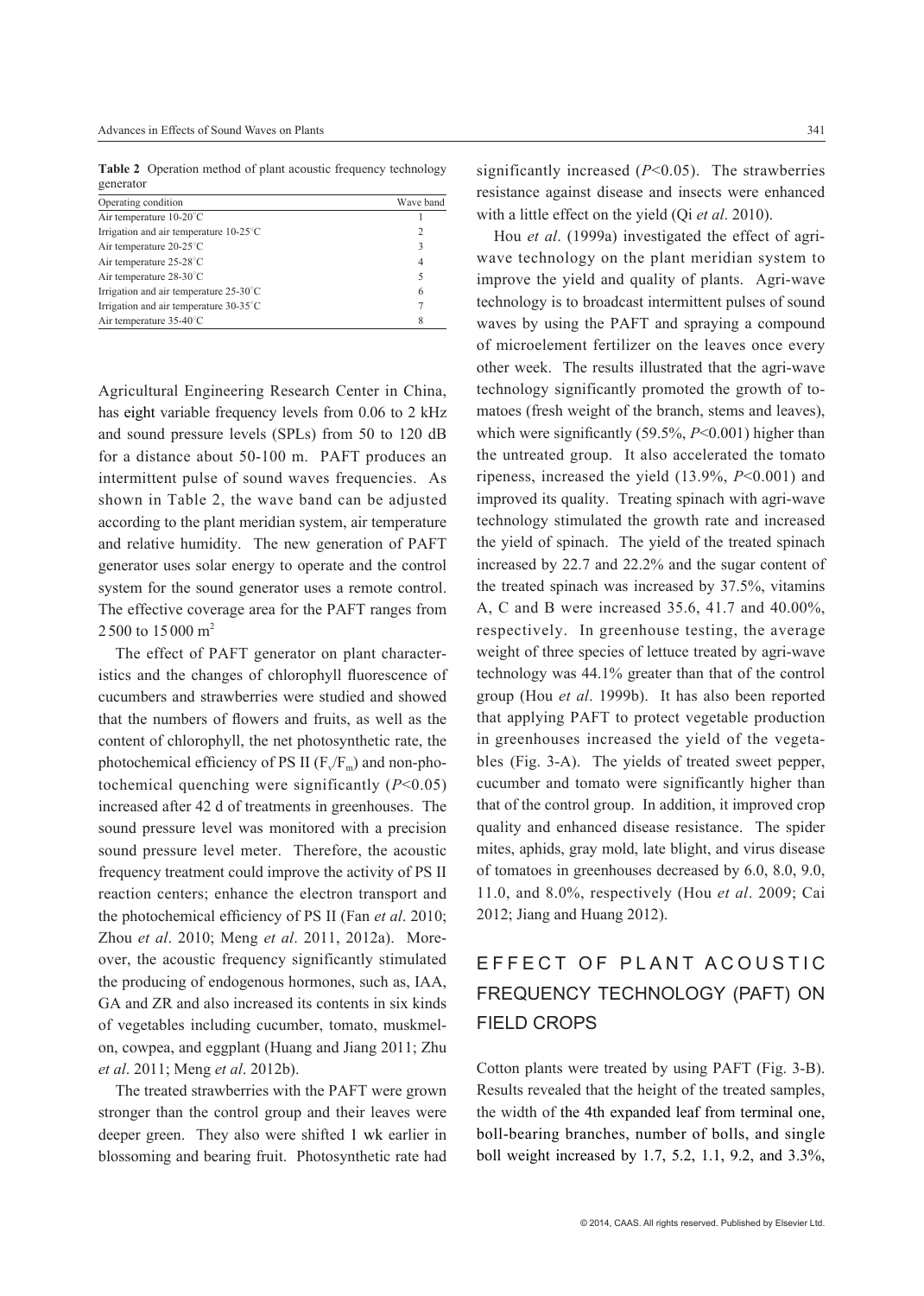

**Fig. 3** Treatments of plant acoustic frequency technology generator cucumber in the greenhouse (Hou *et al*. 2009, A) and cotton in the open field (Hou *et al*. 2010a, B).

respectively. Meanwhile, the yield of treated cotton significantly increased in average of 12.7%. It has also reported that the effect of PAFT with four speakers, on cotton plants depends on the distance from the sound source in different directions. The minimum yield increase was 5.2% at a distance from PAFT about 30 m and at SPL of 75-110 dB and the maximum yield was 18.6% at a distance ranged from 30 to 60 m with a SPL of 70-75 dB, when the distance exceeded 150 m there was no effect (Hou *et al*. 2010a).

The yield of rice in pots experiment and in the open field increased in average by 25.0 and 5.7%, respectively and the yield of wheat increased in average by 17.0% when exposed to PAFT generator. Meanwhile, sound waves also improved the rice yield quality. For instance, head rice rate and protein content of rice increased by 5.9 and 8.9%, respectively; starch, protein and fat content of wheat increased by 6.3, 8.5 and 11.6%, respectively. As shown in Table 3, the PAFT has been applied to different plants during a different growth stages. Thus, applying this technology could effectively strengthen plant immune systems against plant diseases and insect pests. The sheath blight of rice was reduced by 50%. In addition, the results of 3 yr experiments on rice and sound technology showed that acoustic technology could reduce the amount of fertilizer by about 25.0% (Hou *et al*. 2010b; Yu *et al*. 2013).

### EFFECTS OF SOUND WAVES ON DIFFERENT PLANTS

Jeong *et al*. (2008) identified a set of sound-responsive

genes in plants using a sound-treated subtractive library and demonstrated sound regulation through mRNA expression analyses. The experiments were conducted under light and dark conditions and results showed that sound could represent an alternative to light as a gene regulator. Ald mRNA expression significantly increased with treatment at 0.125 and 0.250 kHz, but it significantly decreased at 0.050 kHz. Moreover, they proposed that in transgenic plants, specific frequencies of sound treatment could be used to regulate the expression of any gene fused to the Ald promoter.

Effects of sound waves on the structure of the protein in tobacco cells revealed that the change of plasma membrane protein structure is closely related to the SPL and frequency. At a SF of 0.4 kHz and SPL of 90 dB, the sound waves made significant changes on the membrane protein structure, caused an increase in α-helix and a decrease in β-turn. This proves that the secondary structure of membrane protein is highly sensitive to the stimulation of sound waves and the change of the secondary structure of membrane protein may lead to the fluidity increase of the plasma membrane. The sound stimulation significantly decreased the phase transition temperature and the speed of cells growth (Sun and Xi 1999; Zhao *et al*. 2002c). It was mentioned that sound stimulation at a SF of 1 kHz and SPL of 100 dB promoted the soluble protein and sugar in cytoplast, which indicates higher metabolism level and a vigorous state of cell division in a certain sound stimulation administrated to *D*. *morifolium* callus (Zhao *et al*. 2003). Sound waves increased the mycelium growth by about 15%, accelerated fruiting, achieved earlier maturity and extended the picking period by about 3-8 d. The audio treatment also increased the yield of edible mushrooms by 8.0-15.8% and also increased the fruit size by 2.4-43.3%, respectively. Moreover, the growth and propagation of *Chlorella pyrenoidosa* were significantly improved by sound waves at a sound frequency of 0.4 kHz (Jiang *et al*. 2011, 2012). Martens and Michelsen (1981) investigated the vibration of leaves of four plant species in a sound field using a laser Doppler vibrometer system. All leaves behave as linear mechanical systems when driven by sound and noise at SPL of 100 dB at reference pressure of 20 μPa. The vibration velocities of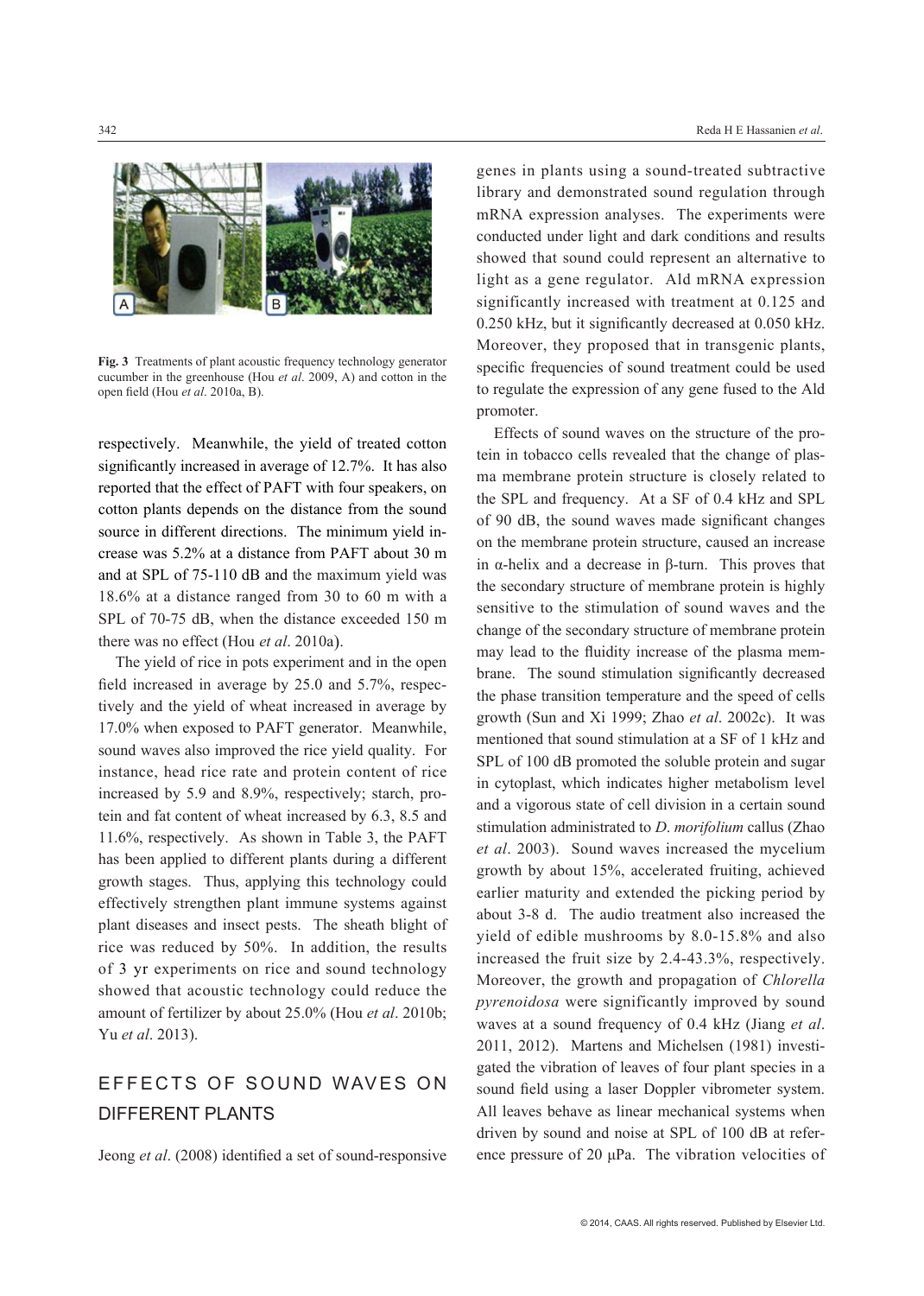| Plant                    | Growth indexes                                                                          | Optimal sound frequency (kHz), SPL level (dB) and exposure period                                    | References                    |
|--------------------------|-----------------------------------------------------------------------------------------|------------------------------------------------------------------------------------------------------|-------------------------------|
| Tomato, lettuce, spinach | The number of flowers, fruits and the                                                   | The PAFT generator at SF ranged from 0.08-2 kHz and                                                  | Hou and Mooneyham             |
|                          | content of chlorophyll                                                                  | SPL 100 dB, once every other day, 180 min each time,                                                 | (1999a)                       |
|                          | Number of leaves, flowers and yield                                                     | from 7:00 a.m. to 10:00 a.m.                                                                         | Meng et al. (2011)            |
|                          | quality                                                                                 |                                                                                                      | Meng et al. (2012a)           |
|                          | Disease resistances                                                                     |                                                                                                      |                               |
| Wheat                    | Tiller growth, plant dry weight and                                                     | Acoustical instrument at SF of 5 kHz and SPL of 92                                                   | Weinberger                    |
|                          | number of roots                                                                         |                                                                                                      | <i>et al.</i> (1979)          |
|                          | Seeds germination, height of stem,                                                      | Twice a day 30 min each time for 2 d at SF of 0.4 kHz,                                               | Wang et al. (2003)            |
|                          | activity of root system, the penetrability                                              | SPL of 104 dB and at a distance of 0.2 m                                                             |                               |
|                          | of cell membrane and mRNA expression                                                    | The PAFT generator at SF ranged from 0.08-2 kHz and                                                  |                               |
|                          | analyses                                                                                | SPL ranged from 50 to 100 dB, once every other day,                                                  |                               |
|                          |                                                                                         | 180 min each time, from 7:00 to 10:00                                                                |                               |
| Rice                     | Rice growth, yield and quality                                                          | Acoustical instrument at SF ranged from 0.3 to 6 kHz and 80 dB                                       | Hou <i>et al.</i> $(2010b)$   |
|                          |                                                                                         | every day 180 min                                                                                    | Yu et al. (2013)              |
| Cucumber, sweet pepper   | The number of flowers, fruits and the                                                   | The PAFT generator at SF ranged from 0.08 to 2 kHz and                                               | Fan et al. (2010)             |
|                          | content of chlorophyll                                                                  | SPL 100 dB, once every other day, 180 min each time,                                                 | Zhou et al. (2010)            |
| Strawberry               | Number of leaves, flowers and yield                                                     | from 7:00 to 10:00. The distance ranged from 5 to 50 m                                               | Qi et al. (2010)              |
| Cotton                   | quality<br>The shelf life for fruit and disease                                         |                                                                                                      | Hou and Mooneyham,<br>(1999b) |
|                          | resistances                                                                             |                                                                                                      | Hou et al. (2009)             |
|                          |                                                                                         |                                                                                                      | Hou et al. (2010a)            |
|                          |                                                                                         |                                                                                                      | Meng et al. (2012b)           |
| Cucumber and cabbage     | The level of polyamines (PA <sub>2</sub> ), the<br>vitamin C and uptake of oxygen $O_2$ | Exposed to "green music" for 180 min daily and 20 kHz<br>continuous wave ultrasound at SPL of 75 dBA | Qin et al. (2003)             |
| Tobacco                  | The plasma membrane of tobacco cell                                                     | Daily 60 min at SF of 0.4 kHz, SPL of 90 dB and at a                                                 | Zhao et al. (2002c)           |
|                          | and the fluidity of the cell membrane                                                   | distance of 0.2 m                                                                                    |                               |
|                          | Dendranthema morifolium The soluble protein and sugar in cytoplast                      | Twice a day each time 30 min for 15 d at SF of 1 kHz,<br>SPL of 100 dB and at a distance of 0.2 m    | Sun <i>et al.</i> (1999)      |
|                          | Edible mushroom, cowpea, The growth, yield and nutrient component                       | Range at SF of 0.340-3.3 kHz, SPL of 40 dB-80 dB                                                     | Jiang et al. (2011),          |
| eggplant, muskmelon      |                                                                                         | every day 240 min from 8:30 to11:30 a.m., and form 2:00                                              | Zhu et al. (2011),            |
|                          |                                                                                         | to 5:00 p.m.                                                                                         | Huang and Jiang (2011)        |
| Different crops          | Plant height, number of leaves and                                                      | Dan Carlson company at SF of 3-5 kHz once every                                                      | Carlson $(2013)$              |
|                          | flowers                                                                                 | other day for 180 min                                                                                |                               |
|                          | The yield, earlier maturity, long shelf life                                            |                                                                                                      |                               |
|                          | and disease resistances                                                                 |                                                                                                      |                               |

**Table 3** Application of sound waves on vegetables and different field crops

the leaves at frequencies of 0.5-5 kHz were varied between  $10^{-5}$  and  $3 \times 10^{-4}$  m s<sup>-1</sup>, while the vibration velocity of air particles was  $0.005$  m s<sup>-1</sup> at 100 dB SPL. The vibration velocities of the leaves are thus 1-3 orders of magnitude smaller than that of the air particles. This means that only a part of the sound waves energy reached the leaf caused the leaf to vibrate and the other part of sound waves energy was reflected and diffracted around the leaf as if the leaf did not move at all. Sound waves might be absorbed by the leaf tissue and converted into heat (Martens *et al*. 1982). Although the amount of sound waves energy absorbed in this way by a single leaf is very small, this mechanism may somehow contribute to sound attenuation by plants and plant communities. Dan Carlson invented sonic bloom which involves a unique combination of sound and fo-

liar spray of seaweeds and found that in the frequency ranging from 3 to 5 kHz caused the stomata to open and increased the uptake of 'free' nutrients available in the atmosphere, including nitrogen and moisture in the form of humidity in the morning dew. Meanwhile, the sound attracts more birds than usual along with a large increase in the number of butterflies. Mosquitoes and other pests are thus consumed plus it increases resistance to pests and diseases by strengthening the plant's immune system (Carlson 2013). Liu *et al*. (2012) reported that sound waves significantly effected on the behavior of drosophila. Drosophilas perform the avoidance and suppressed feeding in response to the acoustic radiation and the rate of avoidance to the acoustic radiation was 22.48%. It was also reported that exposing *Tetradcus citri* Chen (Chinese citrus fly)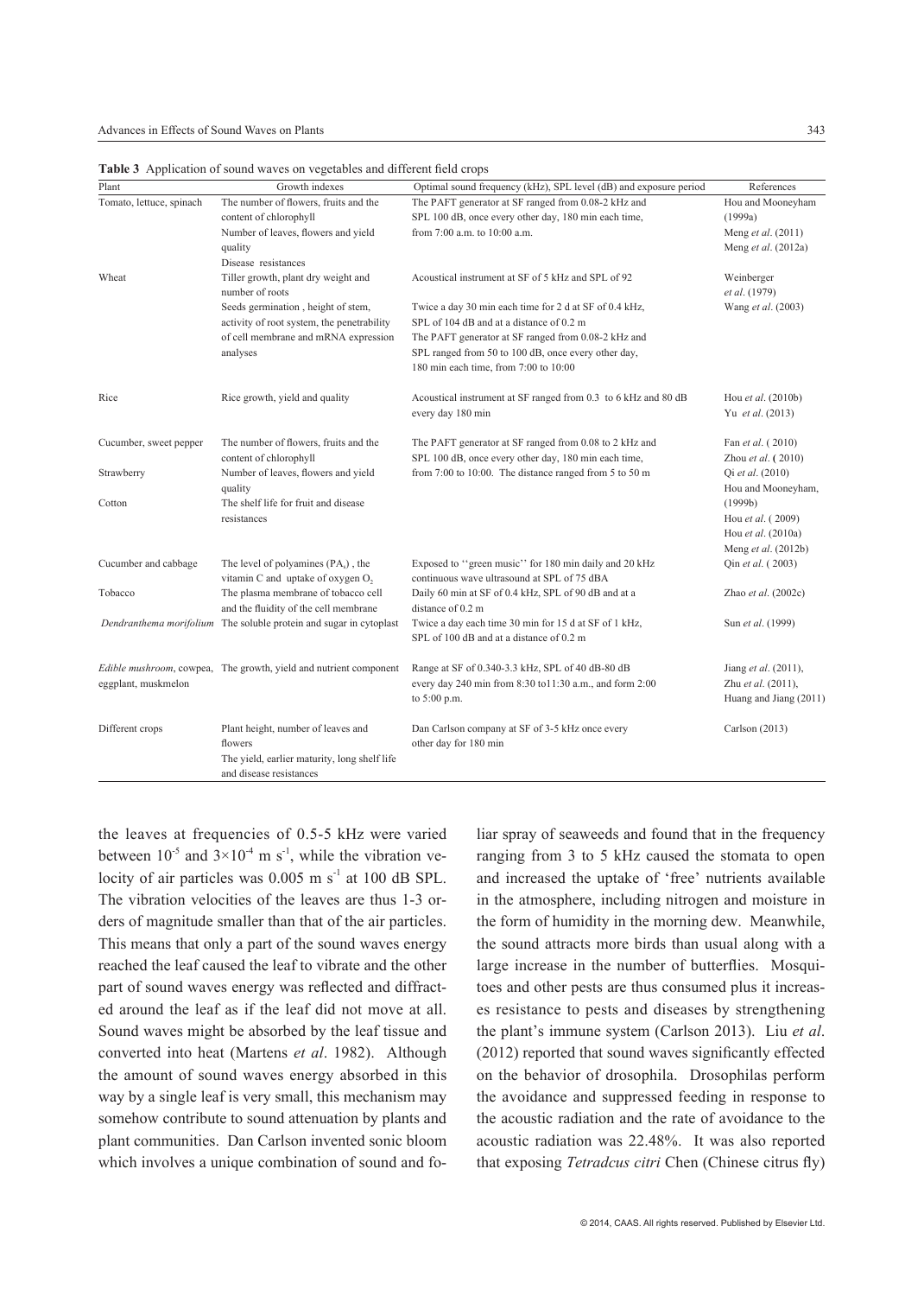to a resonating acoustic at frequency of 0.055 kHz and sound pressure level of 120 dB for 30 min everyday in the flask had significant impact on the lifespan and increased the mortality rate of *Tetradcus citri* Chen by 42.8% (Chen *et al*. 2013). The different musical elements had positive effects on root growth and mitotic divisions in onion root tip cells (Ekici *et al*. 2007). It has been demonstrated that audible sound affect on microbial cell metabolism when exposing yeast cells to music, high and low frequency sonic vibration and silence in liquid culture. All sonic stimuli tests not only increased the growth rate of the yeast cells by 12% but also reduced biomass production by 14%. Moreover, different metabolic pathways were affected by various sound frequencies (Aggio *et al*. 2012). Wilson and Dunton (2009) reported that seagrass have revealed acoustic phenomena and the effective sound speed in the plant-filled resonator was strongly dependent on plant biomass when exposed to a low frequency of 0.5-2.5 kHz.

# CHALLENGES FOR ACOUSTIC F R E Q U E N C Y T E C H N O L O G Y APPLICATION

There are a number of challenges which are facing this technology. First, the PAFT causes noise pollution for both animals and human communities especially labors on the open field farms and in greenhouses. Therefore, to manage this problem sound waves application should be short early in the morning at 5:00-9:00 a.m. in the huge farms more than two square hectares. In addition, the leaves of plants absorb sound which may somehow contribute to sound attenuation by plants and plant communities, since the number of leaves of one full grown tree equals about  $2 \times 10^5$  leaves. However, this noise might be beneficial for some plants. Francis *et al*. (2012) found that noise pollution (around 95 dB) in natural gas wells area indirectly increased artificial flower pollination by hummingbirds, but altered the community of animals that prey upon and disperse *Pinus edulis* seeds, potentially explaining reduced *P*. *edulis* seedling recruitment in noisy areas because black-chinned hummingbirds are more likely to visit and nest in noisy areas.Second, the sound pressure

level falls inversely proportional to the distance 1/r from the sound source. That is the 1/r law or distance law from its point of source as shown in eqs. (1) and (2). Since the intensity  $(I)$  is power  $(P)$  divided by area  $(A)$ , the bigger the area, the lower the intensity:

I=P/A=P*/*(4πr 2  $(1)$ 

For a spherical wave of a point source, the sound pressure level (SPL) decreases with doubling of distance by (-) 6 dB so SPL decreases with the ratio 1/r to the distance. Whereas, for a cylindrical wave of a line source the sound pressure level (SPL) decreases with doubling of distance only by (-) 3 dB. Thus, sound pressure levels decreases with the ratio  $1/\sqrt{r}$  to the distance. Moreover, the other sounds such as bird's songs, jets, cars, loud music, explosions and people activities could change the certain sound pressure level. The sound pressure level  $L<sub>n</sub>$  in dB without the given distance r to the sound source is useless:

 $L_2=L_1-20$   $\text{Log } [r_2/r_1]$  (2)

Where,  $L_1$ , sound pressure level at reference distance  $r_1$  dBSPL; L<sub>2</sub>, sound pressure level at another distance  $r_2$  dBSPL;  $r_1$ , reference distance  $r_1$  (m);  $r_2$ , another distance  $r_2$  (m).

The decrease of sound pressure levels (SPL) could manage by increasing the interaction area between the plant acoustic frequency technology generators. Third, there is a lot of confusion and contradictions about this technology in terms of frequencies and exposure periods. Furthermore, the interactions between the environmental factors and sound waves could effect on the plant growth and each plant has a different response to sound frequency. Therefore, the future work should be set under a completely environmental control systems (air temperature, relative humidity,  $CO<sub>2</sub>$ , lighting, water, soil and nutrition) to avoid any other environmental effects. Meanwhile, using the nutrient solution of foliar spray after sound waves treatment could achieve good results. Hence, some practical researches are needed to perform on the open fields at a large scale to quantify the effects of sound waves on plants and to find out some evidences for benefits and advantages of sound technology.

### **CONCLUSION**

The world population increase presents a challenge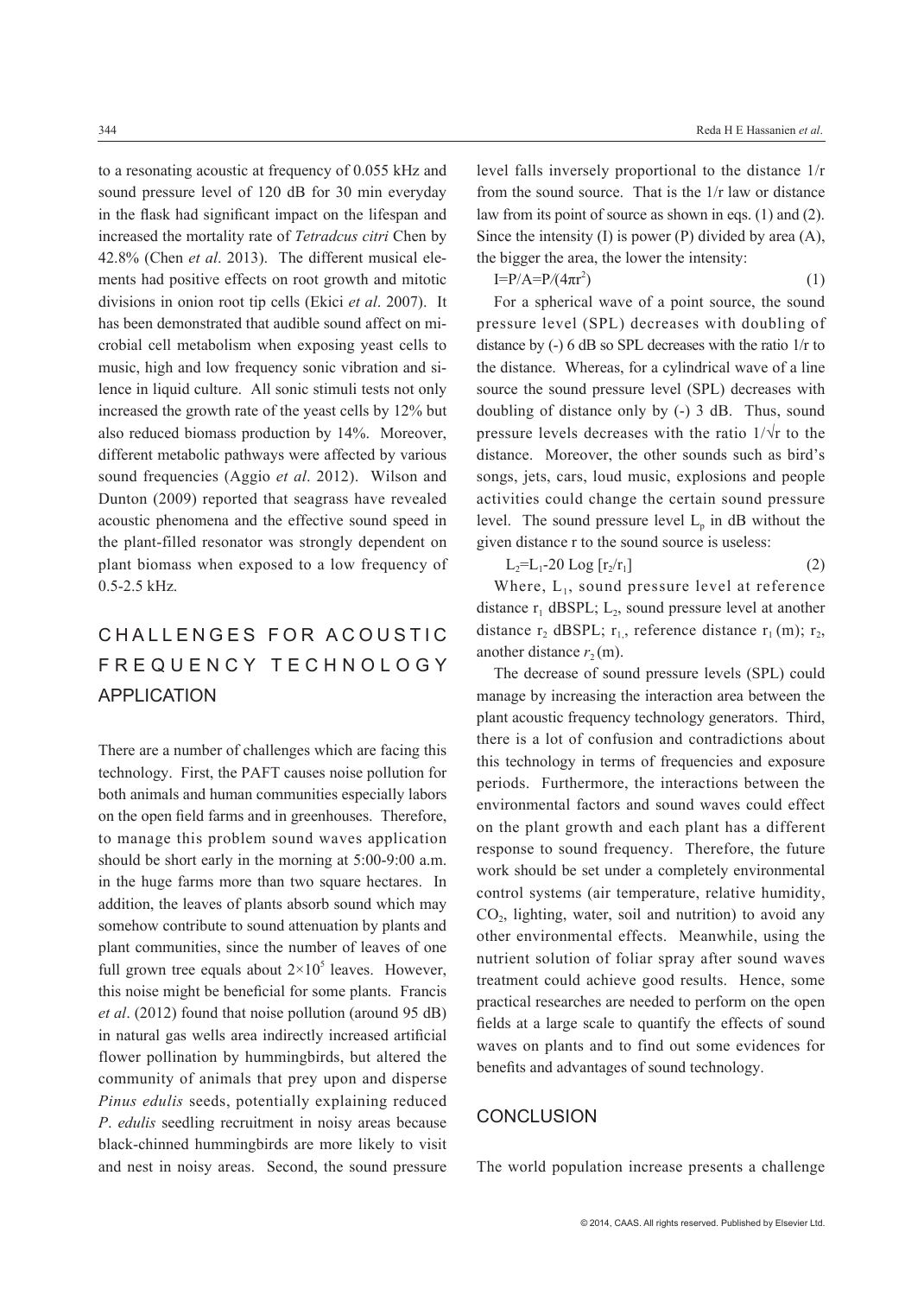to scientists and researchers to investigate the possibilities for utilizing new and green technologies to increase the production of food. Using sound waves technology can enhance the plant immune system thereby; avoid many problems associated with the environmental pollution and the economic costs of chemical fertilizers and herbicide. The aim of this review was to present the effects of audible sound waves on some plants in different growth stages. The previous studies have shown that sound waves at different kinds of acoustics, sound pressure levels and frequencies for a certain exposure time affect on plants growth. Results of previous studies revealed that sound wave stimulation increases the growth of callus and accelerates the anabolism of callus cells at a frequency of 1 KHz and sound pressure level (SPL) of 100 dB  $(0.01 \text{ W m}^2)$  for 60 min once or twice a day as continuous sine waves for 9-12 d. Sound waves enhance the division and growth of callus cell significantly  $(P<0.05)$ , increase the activities of protective enzymes, and enhance the fluidity of lipids. Furthermore, sound waves could influence the secondary structure of protein not only in cell wall but also in plasmalemma. However, the optimal sound frequency stimulation will change according to the exposure time and period of application. Different plant species have various responses to sound stimulation at different growth stages. The optimal sound stimulation for seed germination of sound waves was at SPL of 100 dB and frequencies of 0.4-0.8 kHz every day for one hour. Using plant acoustic frequency technology (PAFT) to treat plants for 3 h  $d^{-1}$ , in the morning once every other day significantly increases the yield for different crops (6- 30%). Viewing of the sound stimulation mechanism from the physicists platform, plants might have a meridian system as in humans and other animals. The frequencies of external sound stimulation along with the plant spontaneous sound frequency are in line and then the resonance occurs. Moreover, when the sound waves energy reached the leaf; part of sound energy vibrates the leaf and the other part of sound waves energy reflects and diffracts around the leaf and that part of sound waves energy effects on the insects around plants. Viewing of the sound stimulation mechanism from the biologists platform, sound

stimulation caused leaf stomata to open so the plant will be able to increase its uptake of spray fertilizer and dew, especially in the morning. The sound stimulation is also very efficient at getting the herbicides into the plant. Mature weeds can be sprayed with 50% less herbicide and biocide. Therefore, sound stimulation decreases the requirements for chemical fertilizer and pesticide (15-25%) as well as decreasing the plants diseases and improving the plant immune systems. Moreover, absorption efficiency of light energy markedly increased by sound waves, which is resulted in more electron transport between original quinine receptors on the recipient side of PS II, more light energy used for photochemical reaction and finally less superfluous excitation energy (Aspinell and Paleg 1981; Meng *et al*. 2012b). Sound waves stimulate the endogenous hormones. Thus, acoustic frequency technology promotes plant growth, increases production and improves yield quality.

### FUTURE TRENDS OF ACOUSTIC TECHNOLOGY APPLICATIONS

Results of the previous studies showed that different species of plants have a various responses to sound waves stimulation in different growth stages. Thus, further research is needed to confirm these results.

Using sound waves for desirable plants could stimulate them to grow while undesirable plants (weeds for instance) could be inhibited, which has been done with electromagnetic energy, in this case sound waves, pulsed to the right set of frequencies thus affecting the plant at an energetic and sub molecular level.

Improve and spread this technology to promote the plant production worldwide and integrate the multiphysical agricultural technologies, such as electric, magnetic, optical, thermal, and nuclear and emerge into a single practical technology.

The mechanism of how sound affects the cell cycle and growth of plants needs further research and more scientific studies for unambiguous understanding.

#### Acknowledgements

This review funded by the Chinese Government Doctorate Scholarship Particularly China Scholarship Council (CSC) and the Urban Agriculture from Education Committee of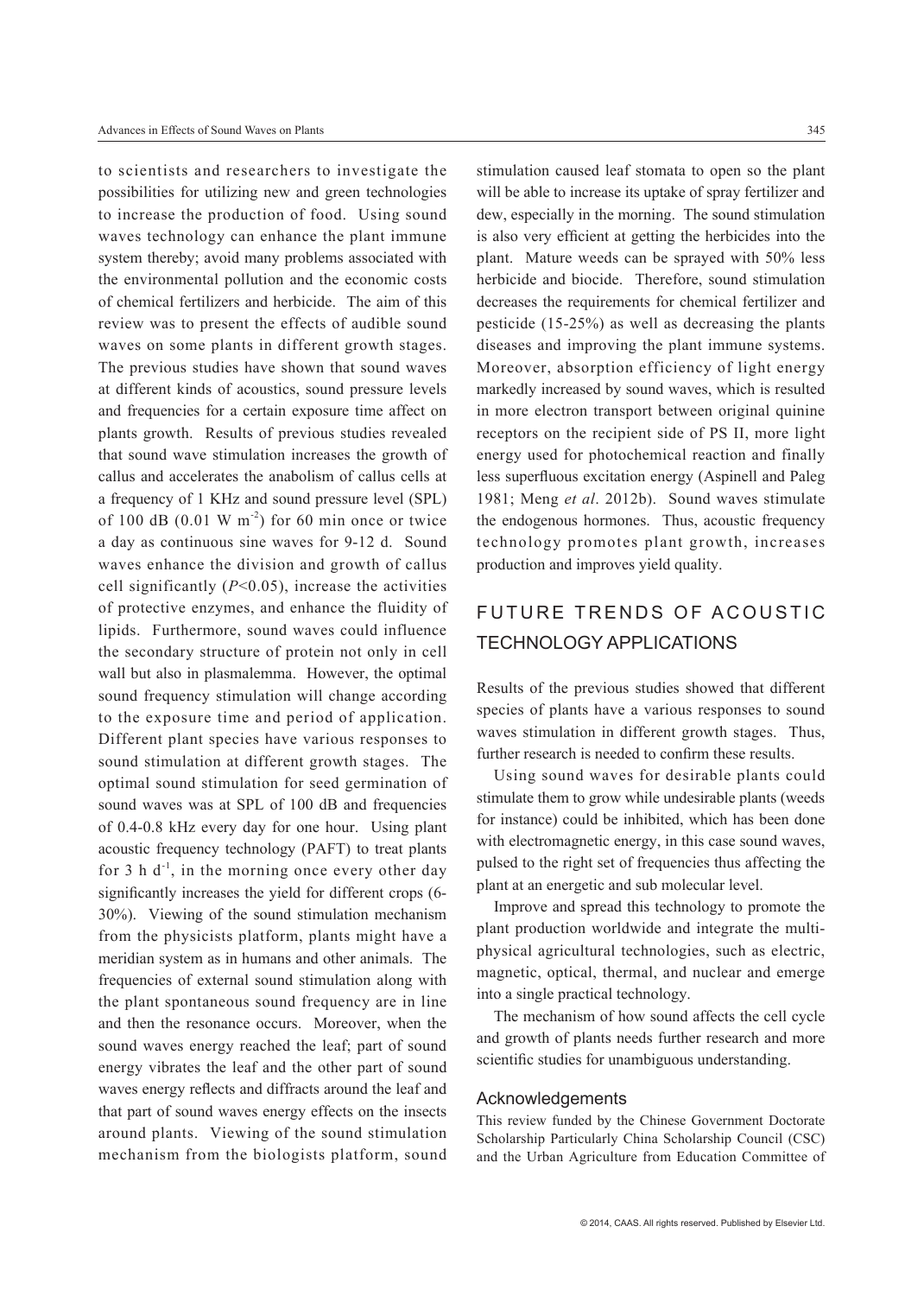Beijing, China.

#### **References**

- Aggio R B M, Obolonkin V, Villas-Boas S G. 2012. Sonic vibration affects the metabolism of yeast cells growing in liquid culture: A metabolomic study. *Metabolomics*, **8**, 670-678.
- Alscher R G, Erturk N, Heath L S. 2002. Role of superoxide dismutases (SODs) in controlling oxidative stress in plants. *Journal of Experimental Botany*, **53**, 13 31-1341.
- Arts I C, van de Putte B, Hollman P C. 2000. Contents of foods commonly consumed in the Netherlands. 1. Fruits, vegetables, staple foods, and processed foods*. Journal of Agricultural and Food Chemistry*, **48**, 1746-1751.
- Aspinall D, Paleg L G. 1981. *The Physiology and Biochemistry of Drought Resistance in Plants*. Academic Press, Sydney. pp. 205-241.
- Bao X S, Shun Q S, Chen L Z. 2001. *The Medicinal Plants of Dendrobium* (*Shi-Hu*) *in Chian a Coloured Atlas*. Fudan University Press, Shanghai. (in Chinese)
- Bush D S. 1995. Calcium regulation in plant cell and its role in signalling. *Annual Review of Plant Physiology and Plant Molecular Biology*, **46**, 95-112.
- Cai X. 2012. Comparative experiment on the application of acoustic processing on melons growth in vinyl house. *Agricultural Science Technology and Equipment*, **2**, 23- 24. (in Chinese).
- Carlson D. 2013. Sonic bloom organic farming made easy! The best organic fertilizer in the world. [2013-3-6]*.*  http://www.relfe.com/sonic\_bloom.html
- Chen T, Li L P, Lu X Y, Jiang H D, Zeng S. 2007. Absorption and excretion of luteolin and apigenin in rats after oral administration of *Chrysanthemum* morifolium extract. *Journal of Agricultural and Food Chemistry*, **55**, 273-277.
- Chen X Q, Liu Y K, Liu J C, Wang Z Q, Yan F T. 2013. Experimental study on feasibility of prevention of through resonating acoustic technique. *Journal of China Agricultural University*, **18**, 159-164. (in Chinese).
- Chu Q, Fu L, Guan Y, Ye J. 2004. Determination and differentiation of Flos *Chrysanthemum* based on characteristic electrochemical profiles by capillary electrophoresis with electrochemical detection. *Journal of Agricultural and Food Chemistry*, **52**, 7828-7833.
- Creath K, Schwartz G E. 2004. Measuring effects of music, noise, and healing energy using a seed germination bioassay. *The Journal of Alternative and Complementary Medicin*e, **10**, 113-122.
- Cutler S R, Rodriguez P L, Finkelstein R R, Abrams S R. 2010. Abscisic acid: Emergence of a core signaling network. *Annual Review of Plant Biology*, **61**, 651-679.
- Dat J, Vandenabeele S, Vranova E, van Montagu M, Inzé D, van Breusegem F. 2000. Dual action of the active oxygen species during plant stress responses. *Cellular and Molecular Life Sciences*, **57**, 779-795.

Depamphilis M L. 2003. Review the 'ORC cycle': A novel

pathway for regulating eukaryotic DNA replication. *Gene*, **310**, 1-15.

- Ekici N, Dane F L, Madedova I M, Huseyinov M. 2007. The effects of different musical elements on root growth and mitosis in onion (allium cepta root apical meristem musical and biological experimental study). *Asian Journal of Plant Sciences*, **6**, 369-373.
- Elmore J M, Coaker G. 2011. The Role of the plasma membrane H<sup>+</sup>-ATPase in plant microbe interactions, review article. *Molecular Plant*, **4**, 416-427.
- Fan R, Zhou Q, Zhao D. 2010. Effect on changes of chlorophyll fluorescence in cucumber by application of sound frequency control technology. *Acta Agriculturae Boreali-occidentalis Sinica*, **19**, 194-197. (in Chinese)
- Francis C D, Kleist N J, Ortega C P, Cruz A. 2012. Noise pollution alters ecological services: enhanced pollination and disrupted seed dispersal. *Proceedings of the Royal Society B*, **279**, 2727-2735.
- Gagliano M, Stefano M, Daniel R. 2012. Towards understanding plant bioacoustics. *Trends in Plant Science*, **17**, 323-325.
- Godbole M. 2013. Does music affect plant growth? [2013- 3-6]. http://www.buzzle.com/articles/does-music-affectplant-growth.html
- Hernandez J A, Almansa M S. 2002. Short-term effects of salt stress on antioxidant systems and leaf water relations of pea leaves. *Plant Physiology*, **115**, 251-257.
- Hou T Z, Li B M, Teng G H, Zhao Q, Xiao Y, Qi L R. 2009. Application of acoustic frequency technology to protected vegetable production. *Transactions of the Chinese Society of Agricultural Engineering*, **25**, 156- 159. (in Chinese)
- Hou T Z, Li B M, Teng G H, Qi L R, Hou K. 2010b. Research and application progress of plant acoustic frequency technology. *Journal of China Agricultural University*, **1**, 106-110. (in Chinese)
- Hou T Z, Li M D. 1997a. Experimental evidence of a plant meridian system: V. Acupuncture effect on circumnutation movements of shoots of *Phaselus vulgaris* L. pole bean. *The American Journal of Chinese Medicine*, **25**, 253-261.
- Hou T Z, Li M D. 1997b. Experimental evidence of a plant meridian system: IV. The effects of acupuncture on growth and metabolism of *Phaseolus vulgaris* L*.*beans. *The American Journal of Chinese Medicine*, **25**, 135-142.
- Hou T Z, Li, B M, Wang W, Teng G H, Zhou Q, Qi L R, Li Y F. 2010a. Influence of acoustic frequency technology on cotton production. *Transactions of the Chinese Society of Agricultural Engineering*, **26**, 170-174. (in Chinese)
- Hou T Z, Luan J Y, Wang J Y, Li M D. 1994b. Experimental evidence of a plant meridian system: III. The sound characteristics of Phylodendron (Alocasia) and effects of acupuncture on those properties. *The American Journal of Chinese Medicine*, **22**, 205-214.
- Hou T Z, Mooneyham R E. 1999a. Applied studies of plant meridian system: I. The effect of agri-wave technology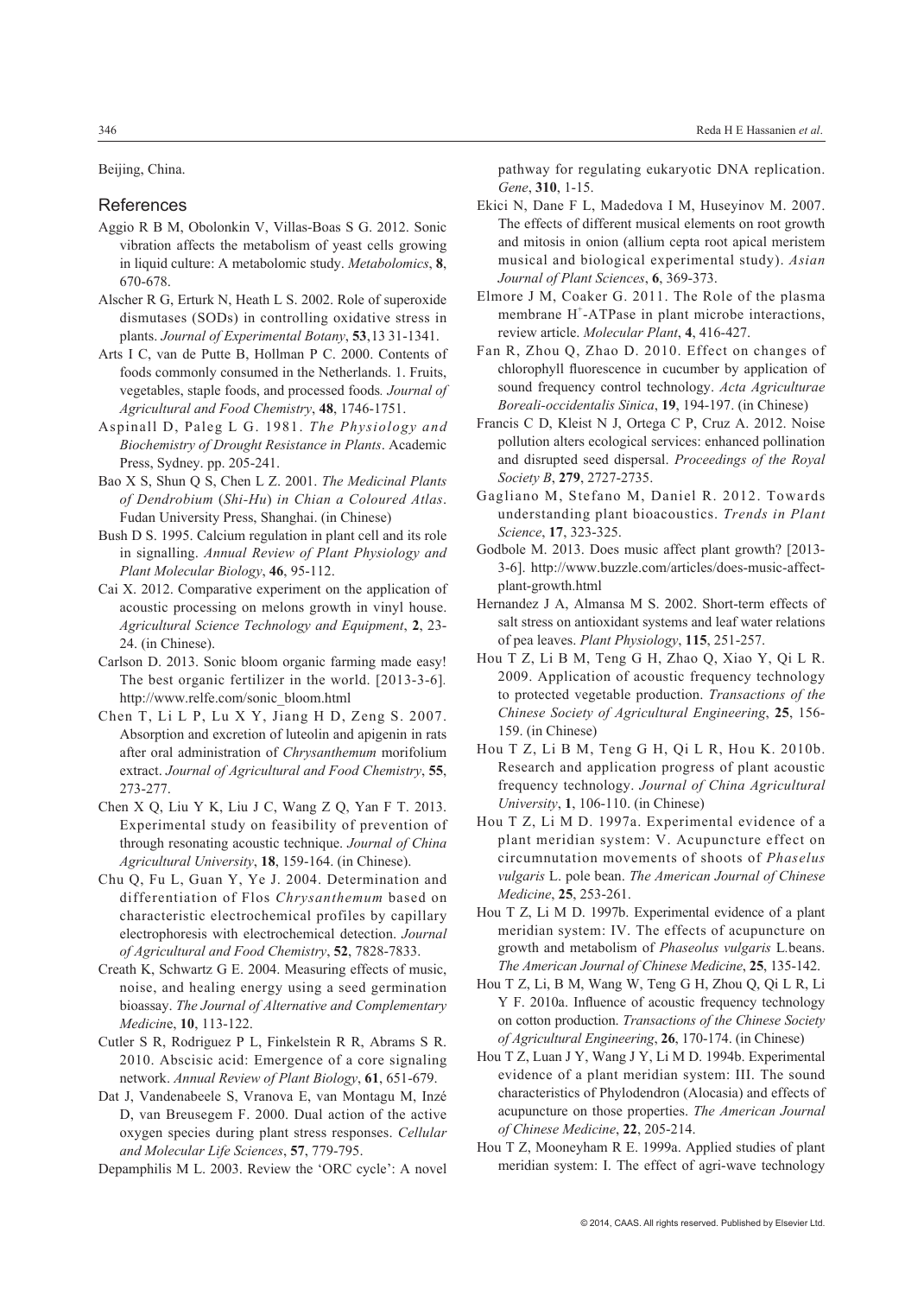on yield and quality of tomato. *The American Journal of Chinese Medicine*, **27**, 1-10.

- Hou T Z, Mooneyham R E.1999b. Applied studies of the plant meridian system: II. Agri-wave technology increases the yield and quality of spinach and lettuce and enhances the disease resistant properties of spinach. *The American Journal of Chinese Medicine*, **27**, 131-141.
- Hou T Z, Re Z W, Li M D. 1994a. Experimental evidence of a plant meridian system: II. The effects of needle acupuncture on the; temperature changes of soybean (*Glycine max*). *The American Journal of Chinese Medicine*, **22**, 103-110.
- Huang J, Jiang S. 2011. Effect of six different acoustic frequencies on growth of cowpea (*Vigna unguiculata*) during its seedling stage. *Agricultural Science and Technology*, **12**, 847-851. (in Chinese)
- Jeong J M, Shim K C, Lee J O, Kwon H B, Kim Y H, Lee S K, Byun M O, Park S C. 2008. Plant gene responses to frequency-specific sound signals. *Molecular Breeding*, **21**, 217-226.
- Jia Y, Wang B C, Wang X J, Duan C R, Toyama Y, Sakanishi A. 2003a. Influence of sound wave on the microstructure of plasmalemma of *Chrysanthemum* roots. *Colloids and Surfaces* (B: Biointerfaces), **29**, 109-113.
- Jia Y, Wang B C, Wang X J, Duan C R, Yang X C. 2003b. Effect of sound stimulation on roots growth and plasmalemma H-ATPase activity of *Chrysanthemum* (*Gerbera jamesonii*). *Colloids and Surfaces* (B: Biointerfaces), **27**, 65-69.
- Jia Y, Wang B C, Wang X J, Wang D H, Duan C R, Toyama Y, Sakanishi A. 2003c. Effect of sound wave on the metabolism of *Chrysanthemum* roots. *Colloids and Surfaces* (B: Biointerfaces), **29**, 115-118.
- Jiang S, Huang J. 2012. Effects of music acoustic frequency on greenhouse vegetable. *Journal of Zhejiang University of Science and Technology*, **24**, 287-293. (in Chinese)
- Jiang S, Huang J, Han X H, Zeng X L. 2011. Influence of audio frequency mixing of music and cricket voice on growth of edible mushrooms*. Transactions of the Chinese Society of Agricultural Engineering*, **27**, 300- 305. (in Chinese)
- Jiang S, Rao H, Chen Z, Liang M, Li L. 2012. Effects of sonic waves at different frequencies on propagation of *Chlorella pyrenoidosa*. *Agricultural Science and Technology*, **13**, 2197-2201. (in Chinese)
- Kim Jin S, Ko J H, Park K Y, Lee S H. 1998. Generation of active oxygen species (AOS) and induction of 13-glucanase activity by fungal elicitor xylanase in the suspension cultured cells of tobacco*. Journal of Plant Biology*, **41**, 43-49.
- Li B, Wei J M, Wei X, Tang K, Liang Y, Shu K X, Wang B C. 2008. Effect of sound wave stress on antioxidant enzyme activities and lipid peroxidation of *Dendrobium candidum*. *Colloids and Surfaces* (B: Biointerfaces), **63**, 269-275.
- Liu Y, Chen X, Liu J, Li P, Wang Y, Han Y. 2012.

Experimental study of effects on drosophila behavior under different acoustic wave conditions. *Applied Acoustics*, **31**, 287-293. (in Chinese)

- Liu Y Y, Wang B C, Long X F, Duan C R, Sakanishi A. 2002. Effects of sound field on the growth of *Chrysanthemum* callus. *Colloids and Surfaces* (B: Biointerfaces), **24**, 321-326.
- Liu Y Y, Wang B C, Zhao H C, Duan C R, Chen X. 2001. Alternative stress effects on  $Ca<sup>2+</sup>$  localization in *Chrysanthemum* callus cells. *Colloids and Surfaces* (B: Biointerfaces), **22**, 245-249.
- Lovelli S, Scop A, Perniola M, Tommaso T D, Sofo A. 2012. Abscisic acid root and leaf concentration in relation to biomass partitioning in salinized tomato plants. *Journal of Plant Physiology*, **169**, 226-233.
- Martens M J, Michelsen A. 1981. Absorption of acoustic energy by plant leaves. *The Journal of the Acoustical Society of America*, **69**, 303-306.
- Martens J M, van J A, Huet M, Linskens H F. 1982. Laser interferometer scanning of plant leaves in sound fields*. Proceedings of the Koninklijke Nederlandse Akademie van Wetenschappen*, **82**, 287-292.
- Meng Q W, Zhou Q, Gao Y, Zheng S J. 2011. Effects of acoustic frequency treatment on photosynthetic and chlorophyll fluorescence characters of tomato. *Acta Agriculturae Jiangxi*, **23**, 57-59. (in Chinese)
- Meng Q W, Zhou Q, Gao Y, Zheng S J, Gao Y. 2012a. Effects of plant acoustic frequency technology on the growth traits, chlorophyll content and endogenous hormones of lycopersicon esculentum. *Hubei Agricultural Sciences*, **51**, 1591-1594. (in Chinese)
- Meng Q W, Zhou Q, Zheng S J, Gao Y. 2012b*.* Responses on photosynthesis and variable chlorophyll fluorescence of *Fragaria ananassa* under sound wave. *Energy Prorcedia*, **16**, 346-352.
- O'Brien Jr W D. 2007. Ultrasound-biophysics mechanisms. *Progress in Biophysics and Molecular Biology*, **93**, 212- 255.
- Qi L R, Teng G H, Hou T Z, Zhu B Y, Liu X. 2010. Influence of sound wave stimulation on the growth of strawberry in sunlight greenhouse. *IFIP International Federation for Information Processing AICT*, **317**, 449-454.
- Qin Y C, Lee W C, Choi Y C, Kim T W. 2009. Biochemical and physiological changes in plants as a result of different sonic exposures. *Ultrasonics*, **41**, 407-411.
- Raychqudhuri S S, Deng X W. 2000. The role of superoxide dismutase in combating oxidative stress in higher plants. *Botanical Review*, **66**, 89-98.
- Rokhina E V, Lens P, Virkutyte J. 2009. Low-frequency ultrasound in biotechnology: State of the art. *Trends Biotechnology*, **27**, 298-306.
- Shao H B, Li B, Wang B C, Tang K, Liang Y. 2008. A study on differentially expressed gene screening of *Chrysanthemum* plants under sound stress. *Comptes Rendus Biologies*, **331**, 329-333.
- Sun K L, Xi B S. 1999. The effects of alternative stress on